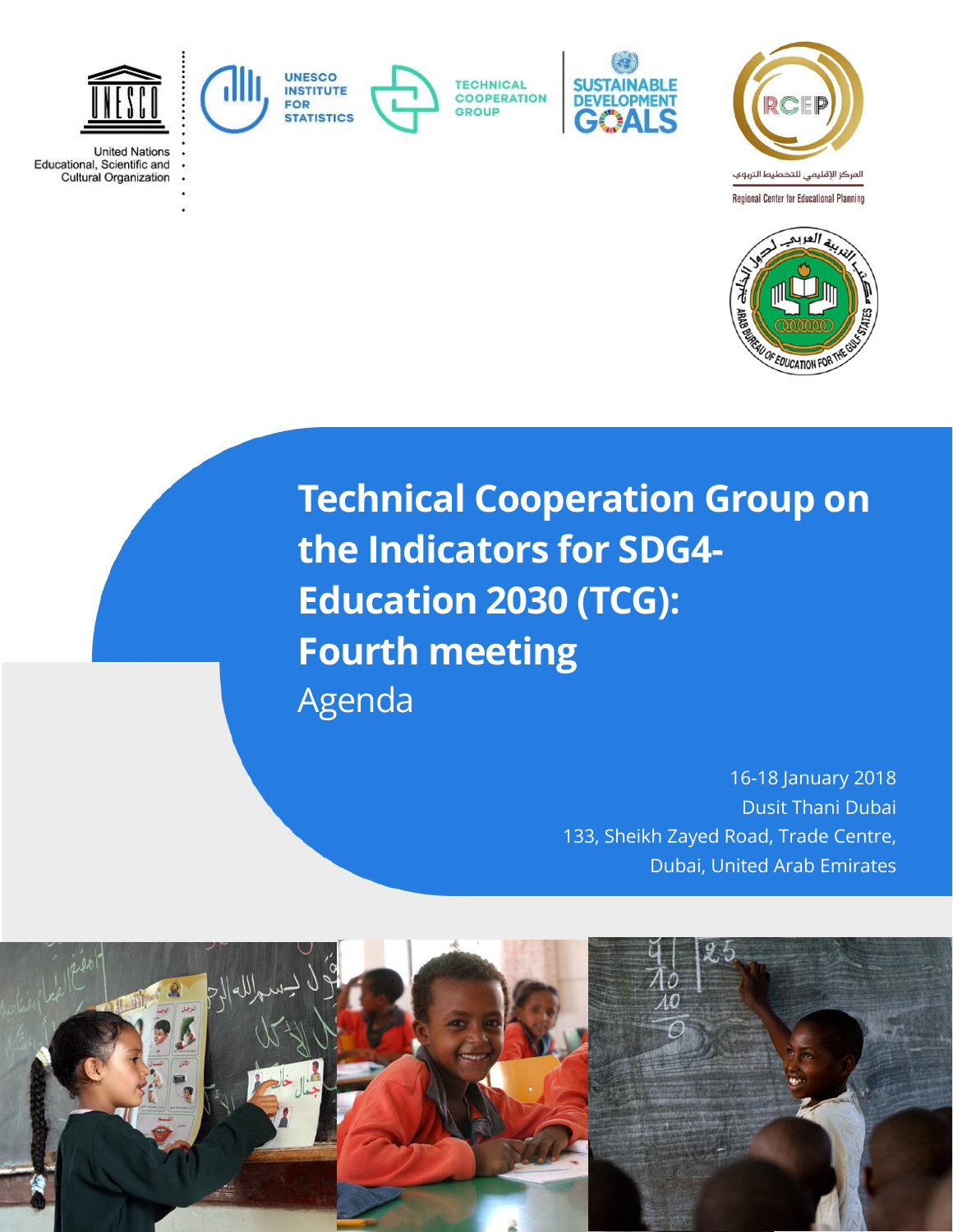

## **Tuesday, 16 January 2018 (Working Group Meetings)**

| <b>Meeting of Working Group 1: Indicator Development</b> |                                                                                                                            |  |
|----------------------------------------------------------|----------------------------------------------------------------------------------------------------------------------------|--|
| $08:15 - 09:00$                                          | <b>Registration</b>                                                                                                        |  |
| $09:00 - 09:15$                                          | Introduction                                                                                                               |  |
|                                                          | Update by Secretariat on progress since last TCG meeting                                                                   |  |
|                                                          | Review and approval of agenda for the Working Group                                                                        |  |
| $09:15 - 10:00$                                          | Development of indicator 4.7.2 (HIV and sexuality education)                                                               |  |
|                                                          | Introduction by Christophe Cornu, Health and Education Section, UNESCO                                                     |  |
| $10:00 - 10:30$                                          | Group discussion and recommendation on next steps                                                                          |  |
|                                                          | <b>Development of indicator 4.a.2 (Bullying)</b><br>Introduction by Christophe Cornu, Health and Education Section, UNESCO |  |
|                                                          | Group discussion and recommendation on next steps                                                                          |  |
|                                                          |                                                                                                                            |  |
| $10:30 - 10:45$                                          | Coffee Break<br>Development of indicator 4.3.1 (Formal and non-formal education and training)                              |  |
| $10:45 - 11:30$                                          |                                                                                                                            |  |
|                                                          | Introduction by Alison Kennedy, UIS<br>Group discussion and recommendation on next steps                                   |  |
|                                                          | Development of indicator 4.6.3 (Participation in literacy programmes)                                                      |  |
| $11:30 - 12:00$                                          | Group discussion and recommendation on next steps                                                                          |  |
|                                                          | <b>Development of indicator 4.b.2 (Scholarships)</b>                                                                       |  |
| $12:00 - 12:30$                                          | Introduction by Manos Antoninis, GEMR                                                                                      |  |
|                                                          | Group discussion and recommendation on next steps                                                                          |  |
| $12:30 - 13:00$                                          | Development of indicator 4.2.3 (Stimulating parenting and home environments)                                               |  |
|                                                          | Introduction by Alison Kennedy, UIS                                                                                        |  |
|                                                          | Group discussion and recommendation on next steps                                                                          |  |
| $13:00 - 14:30$                                          | Lunch Break                                                                                                                |  |
| $14:30 - 15:00$                                          | Development of indicator 4.7.1 (GCED/ESD)                                                                                  |  |
|                                                          | Introduction by Hoda Jaberian, Education for Sustainable Development and Global                                            |  |
|                                                          | Citizenship, UNESCO                                                                                                        |  |
|                                                          | Group discussion and recommendation on next steps                                                                          |  |
| $15:00 - 15:25$                                          | Development of indicator 4.5.2 (Language of instruction)                                                                   |  |
|                                                          | Introduction by Alison Kennedy, UIS                                                                                        |  |
|                                                          | Group discussion and recommendation on next steps<br><b>Development of indicator 4.5.3 (Funding formulas)</b>              |  |
| $15:25 - 15:45$                                          | Introduction by Alison Kennedy, UIS                                                                                        |  |
|                                                          | Group discussion and recommendation on next steps                                                                          |  |
|                                                          |                                                                                                                            |  |
| $15:45 - 16:00$                                          | Coffee Break                                                                                                               |  |
| $16:00 - 16:20$                                          | <b>Development of indicator 4.a.3 (Attacks)</b>                                                                            |  |
|                                                          | Introduction by Alison Kennedy, UIS<br>Group discussion and recommendation on next steps                                   |  |
|                                                          | <b>Recommendations and next steps</b>                                                                                      |  |
| $16:20 - 17:00$                                          |                                                                                                                            |  |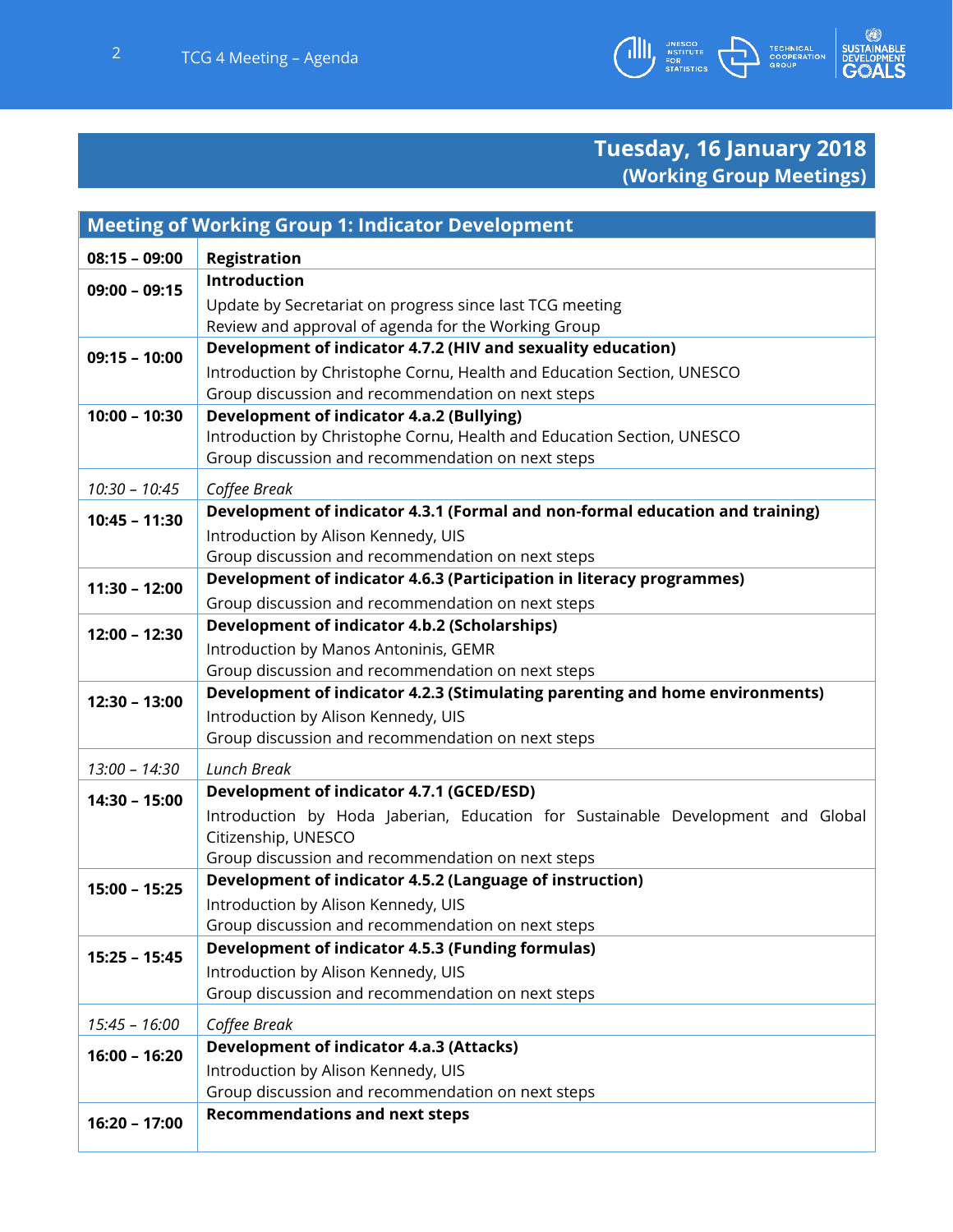

| <b>Meeting of Working Group 2: Capacity Building</b> |                                                                                                                         |  |
|------------------------------------------------------|-------------------------------------------------------------------------------------------------------------------------|--|
| $08:15 - 09:00$                                      | Registration                                                                                                            |  |
| $09:00 - 10:30$                                      | Meeting of TCG Working Group 2 - session 1                                                                              |  |
|                                                      | Progress made since last TCG meeting<br>Review of the CD Framework elements currently existing in the Wiki              |  |
| $10:30 - 10:45$                                      | Coffee Break                                                                                                            |  |
| $10:45 - 13:00$                                      | Meeting of TCG Working Group 2 (continued) - session 2                                                                  |  |
|                                                      | Review of the CD Framework elements (Continued)<br>Propositions for improvement                                         |  |
| $13:00 - 14:30$                                      | Lunch Break                                                                                                             |  |
| $14:30 - 15:45$                                      | Meeting of TCG Working Group 2 (continued) - session 3                                                                  |  |
|                                                      | Identification of gaps and proposition of new CD elements to include in the Wiki<br>Communication strategy for the Wiki |  |
| $15:45 - 16:00$                                      | Coffee Break                                                                                                            |  |
| $16:00 - 17:00$                                      | Meeting of TCG Working Group 2 (continued) - session 4                                                                  |  |
|                                                      | Measures to make the Wiki alive                                                                                         |  |
|                                                      | Next steps necessary to validate the Wiki                                                                               |  |

| Meeting of Working Group 3: Data reporting, validation, and dissemination |                                                                                       |  |
|---------------------------------------------------------------------------|---------------------------------------------------------------------------------------|--|
| $08:15 - 09:00$                                                           | <b>Registration</b>                                                                   |  |
| $09:00 - 10:30$                                                           | <b>Meeting of TCG Working Group 3 - session 1</b>                                     |  |
|                                                                           | Finalize Data Sources document (formerly known as the Data flows document) and review |  |
|                                                                           | country review files in order to provide feedback for next round of verification      |  |
| 10:30 - 10:45                                                             | Coffee Break                                                                          |  |
| $10:45 - 13:00$                                                           | Meeting of TCG Working Group 3 (continued) - session 2                                |  |
|                                                                           | Outline the data validation process, complete with timelines                          |  |
| 13:00 - 14:30                                                             | Lunch Break                                                                           |  |
| 14:30 - 15:45                                                             | Meeting of TCG Working Group 3 (continued) - session 3                                |  |
|                                                                           | Write recommendations on data dissemination and sharing for national (non-globally    |  |
|                                                                           | comparable) data                                                                      |  |
| $15:45 - 16:00$                                                           | Coffee Break                                                                          |  |
| 16:00 - 17:00                                                             | Meeting of TCG Working Group 3 (continued) - session 4                                |  |
|                                                                           | Benchmarks and thresholds                                                             |  |
|                                                                           | Moving forward                                                                        |  |
|                                                                           |                                                                                       |  |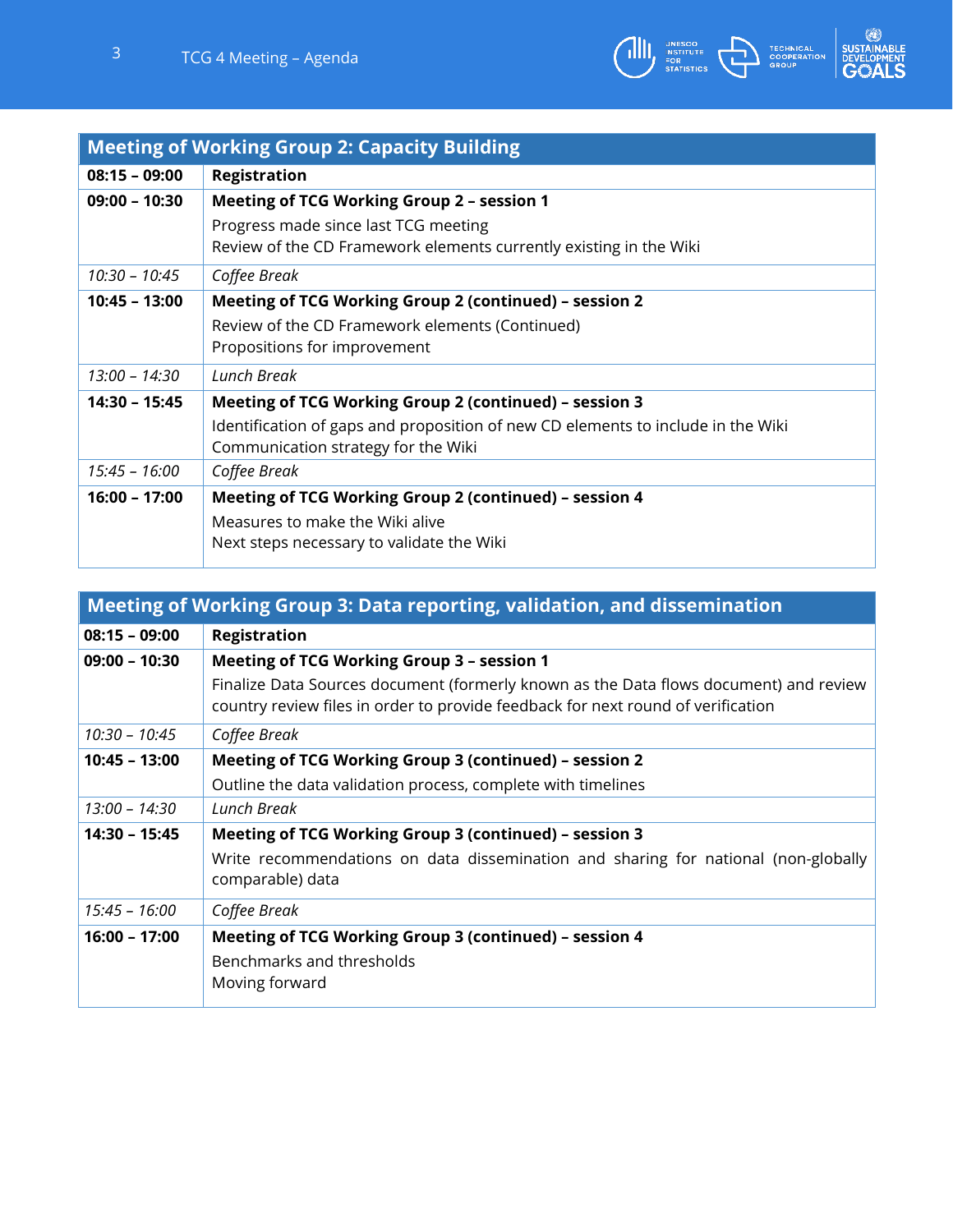

## **Wednesday, 17 January 2018 (Plenary meeting: Day 1)**

| $08:30 -$<br>09:00 | <b>Registration</b>                                                               |                             |  |
|--------------------|-----------------------------------------------------------------------------------|-----------------------------|--|
| $09:00 -$          | 1. Opening session                                                                |                             |  |
| 10:35              | Welcome                                                                           |                             |  |
|                    | Introduction of participants                                                      |                             |  |
|                    | Objectives of the meeting<br>$\bullet$                                            |                             |  |
|                    | Adoption of the agenda<br>$\bullet$                                               |                             |  |
|                    | Chairs: Silvia Montoya (UIS) and Jordan Naidoo (UNESCO)                           |                             |  |
|                    | <b>Welcome remarks by the hosts:</b>                                              |                             |  |
|                    | - H.E. Hussain Ibrahim Al Hammadi (Cabinet Member and Minister of Education, UAE) |                             |  |
|                    | - Ms Mahra Hilal Almutaiwei (Director of RCEP)                                    |                             |  |
|                    | - Dr. Ali bin Abdul Khaliq Al-karni (Director General of ABEGS)                   |                             |  |
|                    | <b>Presenters:</b>                                                                |                             |  |
|                    | - UAE National SDG Committee                                                      |                             |  |
|                    | - UAE Government Monitoring and Reporting System                                  |                             |  |
| $10:35 -$<br>10:50 | Coffee break                                                                      |                             |  |
| $10:50 -$          | 2. Global update on Indicators, Monitoring and Reporting                          | <b>Expected outcomes:</b>   |  |
| 11:30              | and implications for the TCG                                                      | - Implications for TCG work |  |
|                    | 2.a UNSD and monitoring in the UN High-level Political                            | Proposed list of products   |  |
|                    | Forum on Sustainable Development (HLPF) (voluntary                                | for approval of the TCG     |  |
|                    | reviews, others)                                                                  | - Proposed inputs for the   |  |
|                    | 2.b IAEG meeting of 11-14 November 2017                                           | E2030 SC report request     |  |
|                    | 2.c Education 2030 Steering Committee (E2030SC) meeting                           |                             |  |
|                    | in June 2017; E2030 SC's Review, Monitoring and                                   |                             |  |
|                    | Reporting Working Group (RMR WG)                                                  |                             |  |
|                    | 2.d Overview of TCG progress from the TCG Working Groups                          |                             |  |
|                    | (WG) and GAML                                                                     |                             |  |
|                    | Chair: Canada                                                                     |                             |  |
|                    | Presenter: Silvia Montoya (UIS), Alison Kennedy (UIS)                             |                             |  |
| $11:30 -$          | 3. Report on status of availability and development of                            | <b>Expected outcome:</b>    |  |
| 13:00              | SDG4 indicators <sup>1</sup>                                                      | - Endorsement by TCG of     |  |
|                    | 3.a Presentation of availability of Indicators for Reporting to                   | work progress               |  |
|                    | SDG, Global, Thematic and Regional status                                         | - Recommendations about     |  |
|                    | 3.b Status of Development of Indicators                                           | next steps and work focus   |  |
|                    |                                                                                   |                             |  |
|                    | Chair: Jordan Naidoo (UNESCO)                                                     |                             |  |
|                    | Presenter: Juan Cruz Perusia (UIS-LAC), WG1 Chair and                             |                             |  |
|                    | members                                                                           |                             |  |
| $13:00 -$          | Lunch                                                                             |                             |  |
| 14:00              |                                                                                   |                             |  |

<sup>1</sup> As requested by the E2030 SC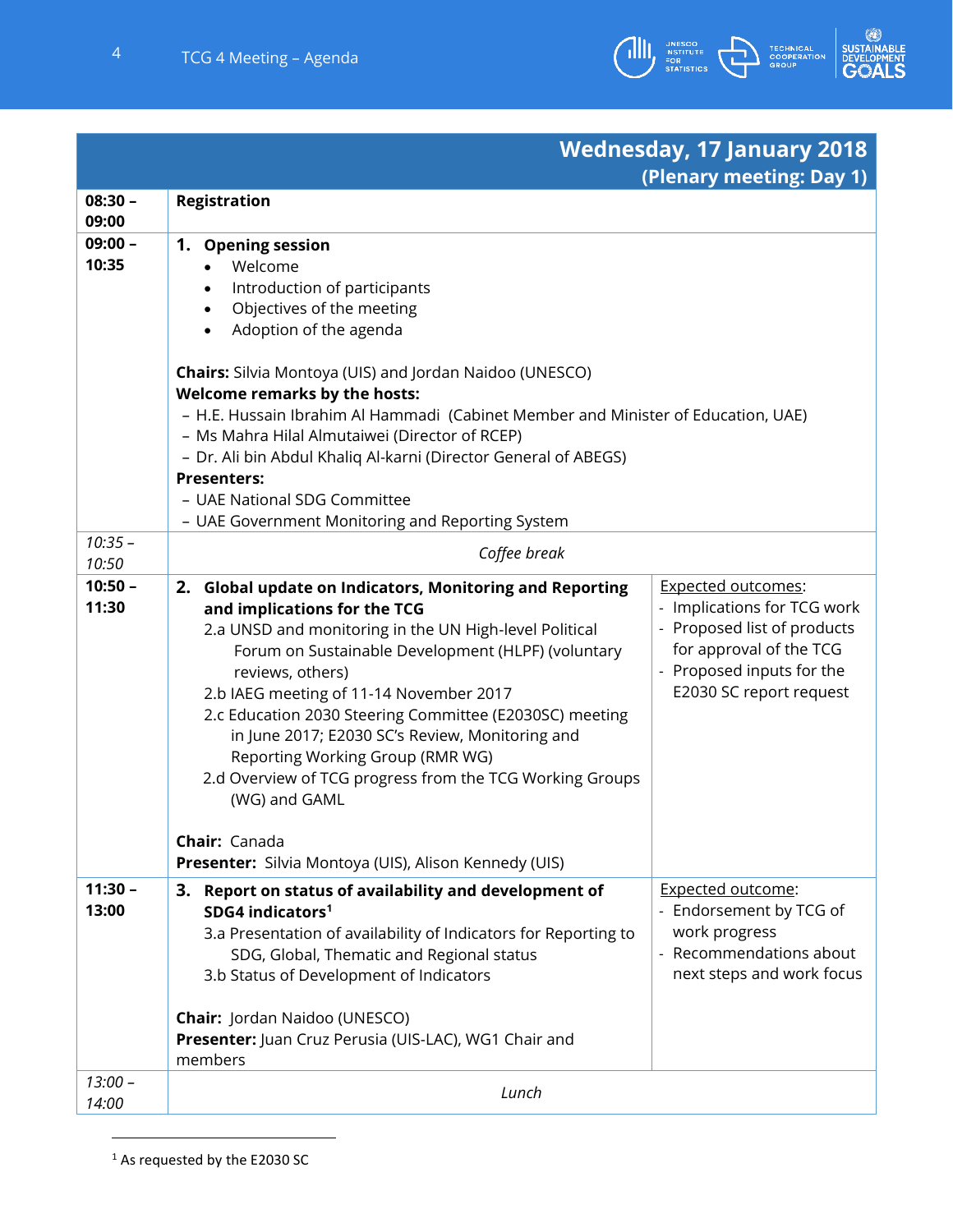

|                    |                                                                                                                                                                                                                                                                                                                               | <b>Wednesday, 17 January 2018</b><br>(Plenary meeting: Day 1)                                                                    |
|--------------------|-------------------------------------------------------------------------------------------------------------------------------------------------------------------------------------------------------------------------------------------------------------------------------------------------------------------------------|----------------------------------------------------------------------------------------------------------------------------------|
| $14:00 -$<br>15:30 | 4. Report on the availability and development of LO/Skills<br>indicators $2$<br>4.a Presentation on the Progress on LO/Skills indicators<br>4.b Presentation of UIS/GPE investment case for<br>indicator 4.1 and outcomes from Hamburg Meeting<br>4.c Presentation of Program of work and key messages from<br>GAML 4 meeting | <b>Expected outcome:</b><br>- Endorsement by TCG of<br>the work progress<br>- Recommendations about<br>next steps and work focus |
|                    | <b>Chair:</b> Jordan Naidoo (UNESCO)<br><b>Presenter: UIS and members of GAML</b>                                                                                                                                                                                                                                             |                                                                                                                                  |
| 15:30              | 5. Closing of Day 1                                                                                                                                                                                                                                                                                                           |                                                                                                                                  |
| 16:30              | <b>Social programme</b> (courtesy of the Regional Centre for Education Planning - RCEP)                                                                                                                                                                                                                                       |                                                                                                                                  |

<sup>2</sup> As requested by the E2030 SC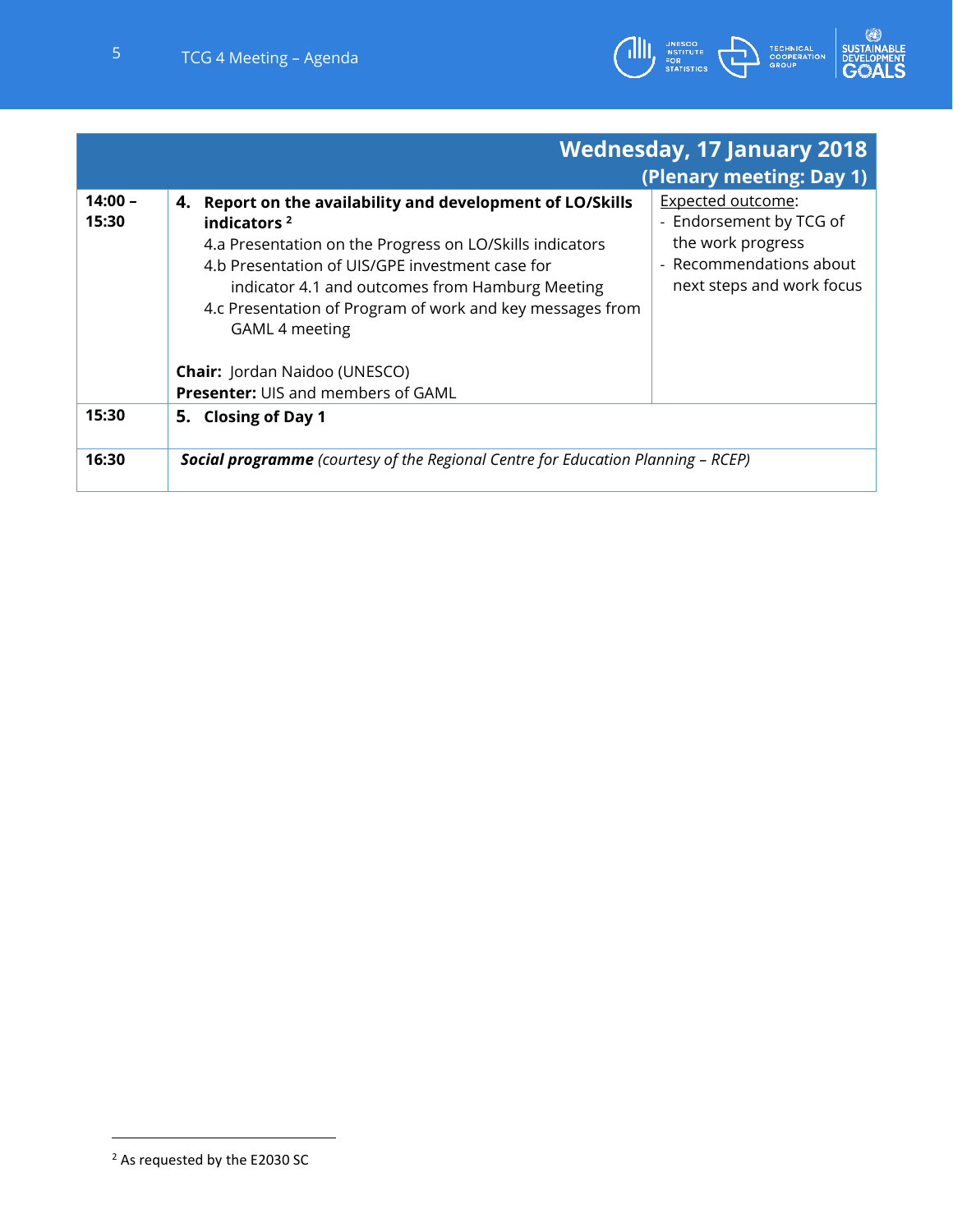

|                    |                                                                                                                                                                                                                                                                                                                                                                                                                                                                              | Thursday, 18 January 2018                                                                                                                                                                  |
|--------------------|------------------------------------------------------------------------------------------------------------------------------------------------------------------------------------------------------------------------------------------------------------------------------------------------------------------------------------------------------------------------------------------------------------------------------------------------------------------------------|--------------------------------------------------------------------------------------------------------------------------------------------------------------------------------------------|
|                    |                                                                                                                                                                                                                                                                                                                                                                                                                                                                              | (Plenary meeting: Day 2)                                                                                                                                                                   |
| $09:00 -$<br>09:15 | 6. Opening of Day 2 of the meeting<br>6.a Overview of Day 1<br>6.b Summary of Day 2 agenda                                                                                                                                                                                                                                                                                                                                                                                   |                                                                                                                                                                                            |
|                    | Chair: UIS                                                                                                                                                                                                                                                                                                                                                                                                                                                                   |                                                                                                                                                                                            |
| $09:15 -$<br>10:15 | 7. WG2 report on statistical capacity development and<br>update on UIS work<br>7.a Progress and outputs from WG2<br>7.b Linkages and implications to SDG4 data availability<br>7.c Update on CapED pilot results and lessons<br>7.d SDG4 Data Digest Presentation<br><b>Chair: RCEP</b>                                                                                                                                                                                      | <b>Expected outcome:</b><br>- Endorsement by TCG of the<br>work progress<br>- Recommendations about<br>next steps and work focus                                                           |
| $10:15 -$          | <b>Presenters: WG2 Chair and members</b>                                                                                                                                                                                                                                                                                                                                                                                                                                     |                                                                                                                                                                                            |
| 10:30              | Coffee break                                                                                                                                                                                                                                                                                                                                                                                                                                                                 |                                                                                                                                                                                            |
| $10:30 -$<br>11:15 | 8. WG3 progress report, outputs and next steps<br><b>Chair: UNICEF</b><br><b>Presenters: WG3 Chair and members</b>                                                                                                                                                                                                                                                                                                                                                           | <b>Expected outcome:</b><br>- Endorsement by TCG of the<br>work progress<br>- Recommendations about<br>next steps and work focus                                                           |
| $11:15-$<br>12:00  | 9. Defining progress on education agendas <sup>3</sup><br>9.a Benchmarking and minimum thresholds: concepts and<br>feasibility of defining minimum levels<br>i. Learning outcomes/skills indicators<br>ii. Non-learning outcomes/skills indicators<br><b>Chair:</b> Dankert Vedeler (E2030 SC)<br><b>Presenters: GAML Secretariat</b>                                                                                                                                        | <b>Expected outcome:</b><br>Recommendations to the<br>E2030 SC on level (global,<br>regional, national);<br>Recommendation about<br>the benchmarking levels<br>for each type of indicators |
| $12:00 -$<br>12:45 | 10. Reporting<br>10.a Regional reporting frameworks<br>10.b Strategy of interim reporting:<br>i. Indicator production (focus on defining what data<br>sources to use when more than a possibility exists),<br>ii. Validation process (in 2017 only done for global<br>indicators) and dissemination (identification of<br>platforms and reports).<br>10.c New indicators to be included<br><b>Chair: GEM Report</b><br>Presenters: Alison Kennedy (UIS), European Commission | <b>Expected Outcomes:</b><br>Recommendations to the<br>E2030 SC                                                                                                                            |
| $12:45 -$<br>14:00 | Lunch                                                                                                                                                                                                                                                                                                                                                                                                                                                                        |                                                                                                                                                                                            |

 $3$  Important to distinguish this task from what will be developed by the SC's RMR WG.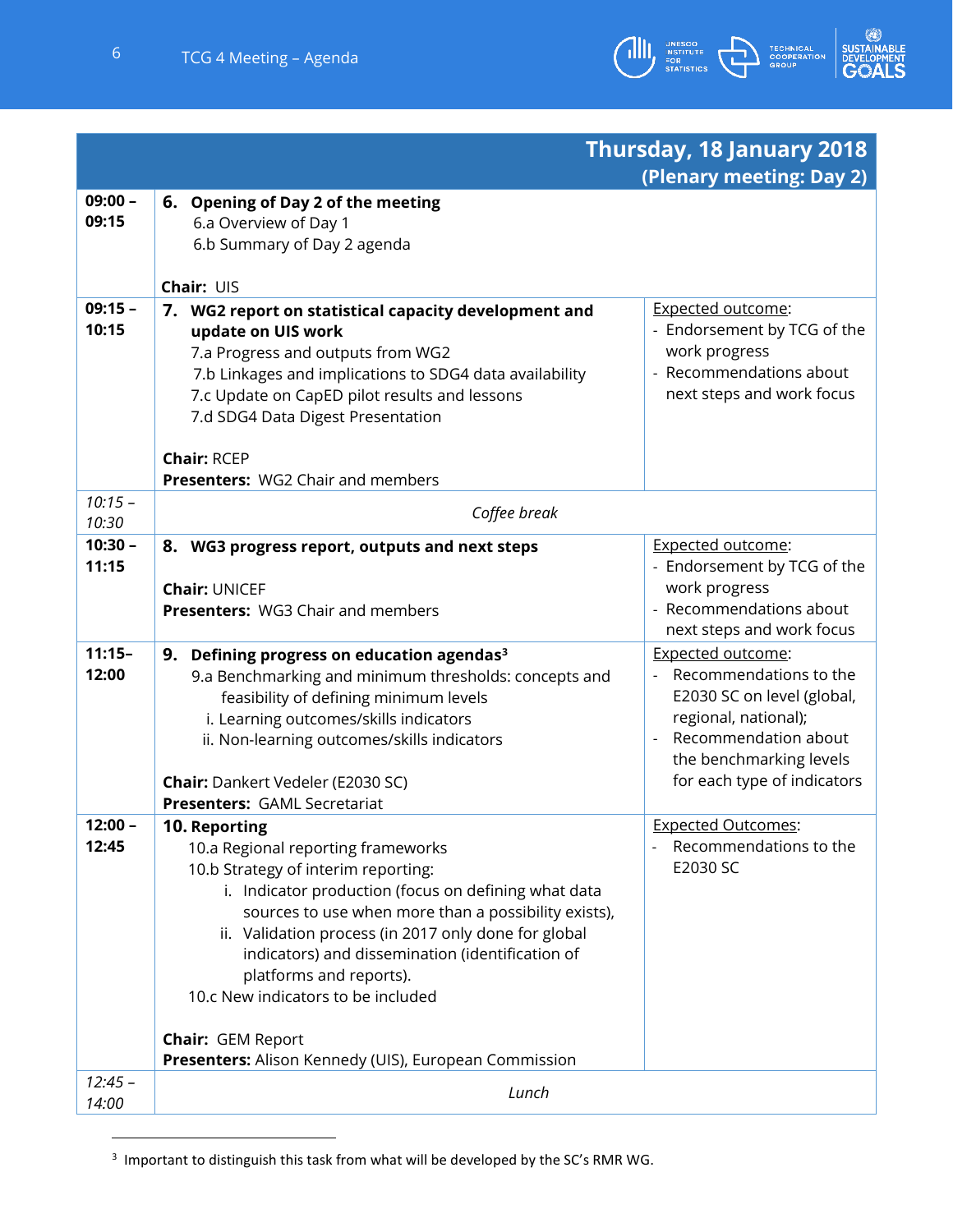



|                    |                                                                | Thursday, 18 January 2018               |
|--------------------|----------------------------------------------------------------|-----------------------------------------|
|                    |                                                                | (Plenary meeting: Day 2)                |
| $14:00 -$          | 11. Countries' presentations on SDG4 Monitoring                | <b>Expected Outcomes:</b>               |
| 15:00              |                                                                | Information item                        |
|                    | <b>Chair: World Bank Group</b>                                 |                                         |
|                    | <b>Presenters: TBC</b>                                         |                                         |
| 15:00-             | 12. Presentation of SDG4 Investment Case                       | <b>Expected Outcomes:</b>               |
| 15:30              |                                                                | Endorsement of the TCG                  |
|                    | <b>Chair:</b> European Commission                              | - Agreement on key                      |
|                    | <b>Presenters: UIS</b>                                         | messages to E2030 SC                    |
| $15:30 -$<br>15:45 | Coffee break                                                   |                                         |
| $15:45 -$          | 13. Revision of the TCG operational plan                       | <b>Expected Outcomes:</b>               |
| 16:15              | 13.a Revision of all outputs and deliverables and definition   | Endorsement of the TCG                  |
|                    | of next steps                                                  | - Agreement on key                      |
|                    | 13.b Revision of the Recommendation to the E2030 SC            | messages to E2030 SC                    |
|                    | Chair: ABEGS                                                   |                                         |
|                    | <b>Presenters: UIS</b>                                         |                                         |
| $16:15 -$          | 14. Revision of the TCG Governance                             | <b>Expected Outcomes:</b>               |
| 16:45              | 14.a Membership rotation mechanism                             | Identification of<br>$\Delta \sim 10^4$ |
|                    | 14.b Communication                                             | unresolved issues to                    |
|                    |                                                                | finalize revisions and                  |
|                    | <b>Chair: UNESCO/Beirut</b>                                    | recommendations                         |
|                    | <b>Presenters: UIS</b>                                         | - Endorsement of the TOR                |
|                    |                                                                | Approval of rotation                    |
| 16:45              | 15. TCG 4 Closing                                              |                                         |
|                    |                                                                |                                         |
|                    | <b>Chairs:</b> Silvia Montoya (UIS) and Jordan Naidoo (UNESCO) |                                         |